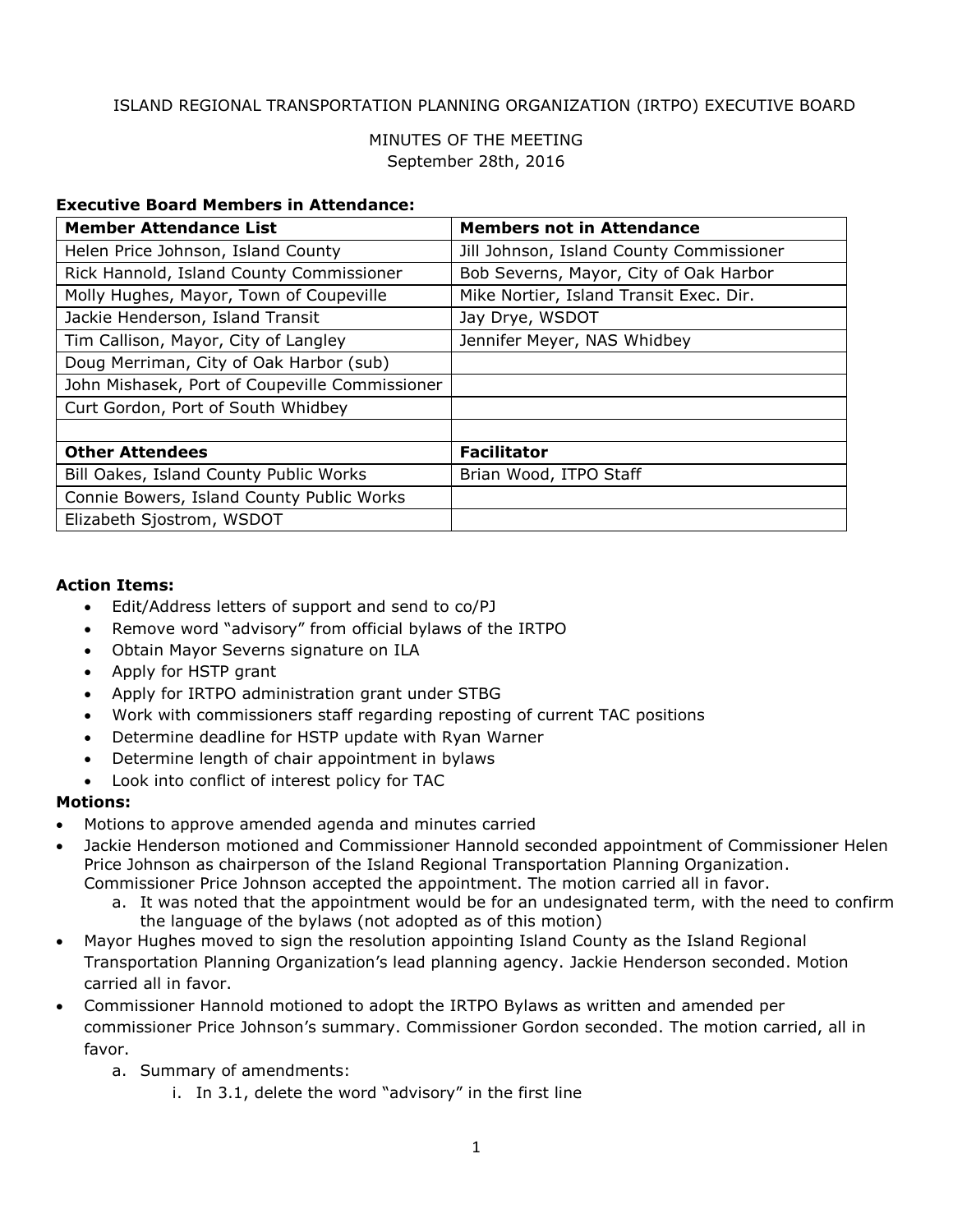- ii. remove the reference to voting on funding allocations from section 3.4 of the bylaws presented and add a section 3.5 stating: "If voting on funding allocations, all voting members or alternates must be elected officials of the Island Region"
- Commissioner Gordon motioned to have lead planning agency pursue an HSTP planning. Commissioner Hannold seconded. The motion carried, all in favor.
	- a. Discussion:
		- i. Connie noted that needed match may be able to come from STBG
		- ii. It was agreed that the money would be required regardless of match source
- Commissioner Hannold motioned to approve the STBG set aside of \$300,000 per year. Jackie Henderson seconded. The motion carried, all in favor
	- a. Discussion:
		- i. Paving projects do not rate as well as many other projects so this assures that needed paving can go forward
- Commissioner Hannold motioned to approve the Regional Planning Work Program grant to support administration of the IRTPO. Commissioner Gordon seconded. Motion carried, all in favor.
	- a. Discussion: Requires a match. County generally applies the match. Doug Merriman noted that funding did not need specific discussion as the projects would be rated by the board at a later meeting.
- Commissioner Hannold motioned to approve and sign the letter of support that recommends assigning the 144-car Suquamish Ferry to the Clinton/Mukilteo run. Jackie Henderson seconded. The motion carried, all in favor.
	- a. Discussion: Port Commissioner Curt Gordon indicated the strong need for overhead passenger boarding on the Clinton side to make that ferry assignment efficient.
	- b. Duplicate letters from the municipalities would be helpful
- Commissioner Gordon motioned to approve chair signing final letters of support with any needed editing for Island Transit's grant applications. Mayor Hughes seconded. Motion carried, all in favor.

# **Call to Order/Changes to Agenda**

- The Island Regional Transportation Planning Organization (IRTPO) Policy Board met in the Island County Commissioners Hearing Room on September 28, 2016. The meeting was called to order at approximately 11:10 AM by Chair Price Johnson.
- Agenda was amended to include action on letters of support.

# **RTPO ILA signatures**

- A single ILA establishing the formation of the Island Regional Transportation Planning Organization was signed by the members present
- The IRTPO was formed as of the time Commissioner Mishasek signed the document
- The significance of the moment was recognized, and a short post-meeting celebration emphasized the importance of this regional cooperation agreement

# **Nomination and Motion to Appoint IRTPO Chairperson**

- Commissioner Price Johnson was nominated for the position of IRTPO Chair.
- Commissioner Price Johnson accepted and a motion carried for that appointment

# **Appoint Lead Planning Agency**

 A resolution was adopted and signed to appoint Island County as the lead planning agency to the IRTPO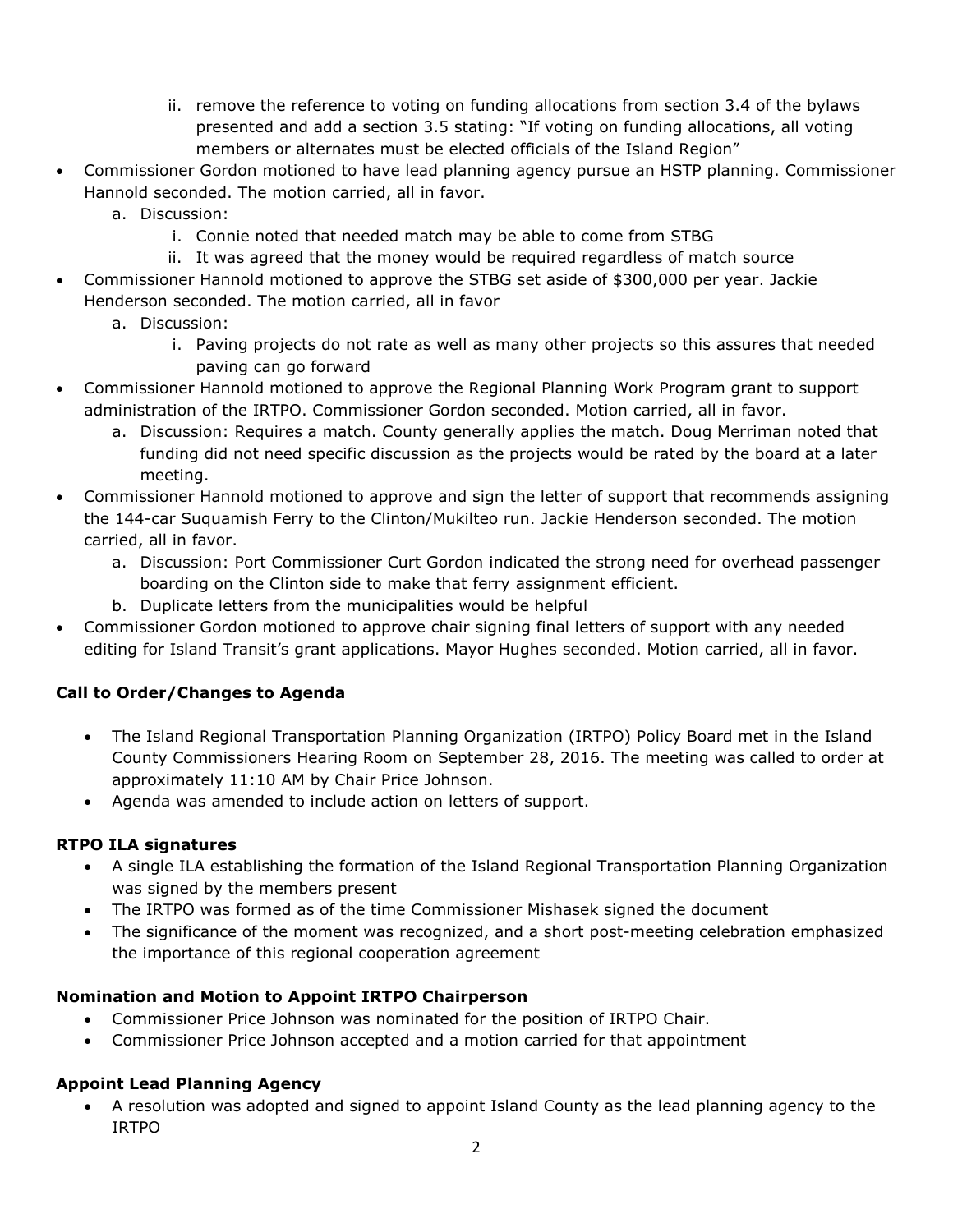## **IRTPO Bylaws**

- The draft Bylaws were discussed and the following changes were deemed necessary:
	- o Edited out the word "advisory" in section 3.1
	- $\circ$  Removed specific reference to voting on funding allocations from section 3.4 and added a new 3.5 language that more generally established the requirement that funding allocations be voted on by elected officials only.
	- $\circ$  A discussion of whether a funding quorum would differ from the general quorum was held. It was determined that if a funding quorum could not be established, such items would be removed from the agenda
	- $\circ$  The reappointment of the citizen representatives to the new IRTPO TAC was discussed, noting the language in the bylaws does not specify how citizens are selected and that two of the three current reps have been on the committee since June 2011.
		- It was determined that practices for commissioners' appointments of citizen representatives could established by the commissioners, rather than being business of the IRTPO.
		- Commissioner Price Johnson noted that established practice requires an every three years re-posting of available positions (on website and via press release) even when existing members intend to continue and are likely to be selected for a second term.
			- Rationale: public needs to become aware that advisory positions exist

### **HSTP Progress/Planning Grant**

- HSTP Committee and project sponsor progress in grant round was reviewed:
	- $\circ$  3 brainstorm sessions were held with consultation with Ryan Warner of WSDOT
	- o Projects that appeared to be making forward progress included:
		- **ISLANGE TRANSIM ISLANGE THE ISLANGE IS CONCOCOTT FOR ISLANGE IM** SIGNORTHONS, ISLANGE ISLANGER, ISLANGER, ISLANGER, mobility manager
		- **IF Island County Human Services: cab vouchers and travel reimbursement**
		- **Spin Café: travel trainer program, bicycle loaner program for homeless youth**
		- Island County: planning grant to develop our own HSTP, which is due by the end 2017/8

# **Federal Funding: STBG**

- Need for STBG set-aside to help local jurisdictions with paving needs was discussed. It was noted that:
	- o Set aside was agreed upon by TAC and follows past practice
	- $\circ$  If paving needs exceed \$300,000 paving set aside, sponsor can apply for additional projects
	- $\circ$  If paving needs fall short of set aside, the money would become available for additional project applications
- Discussed Regional Transportation Planning Workplan grant that supports staff capacity through the lead planning agency for administration of the IRTPO.
	- $\circ$  multi-year grant, with a portion of the funds obligated across our six year Regional TIP
	- $\circ$  Island County has applied to this grant in the past, and that prior allocation has since expired.

### **Letters of Support**

- A letter of support for bring the 144-car Suquamish Ferry to the Clinton/Mukilteo run was reviewed by members
	- $\circ$  It was recommended that addressees include Governor Inslee and the head of ferries, Lynne Griffith